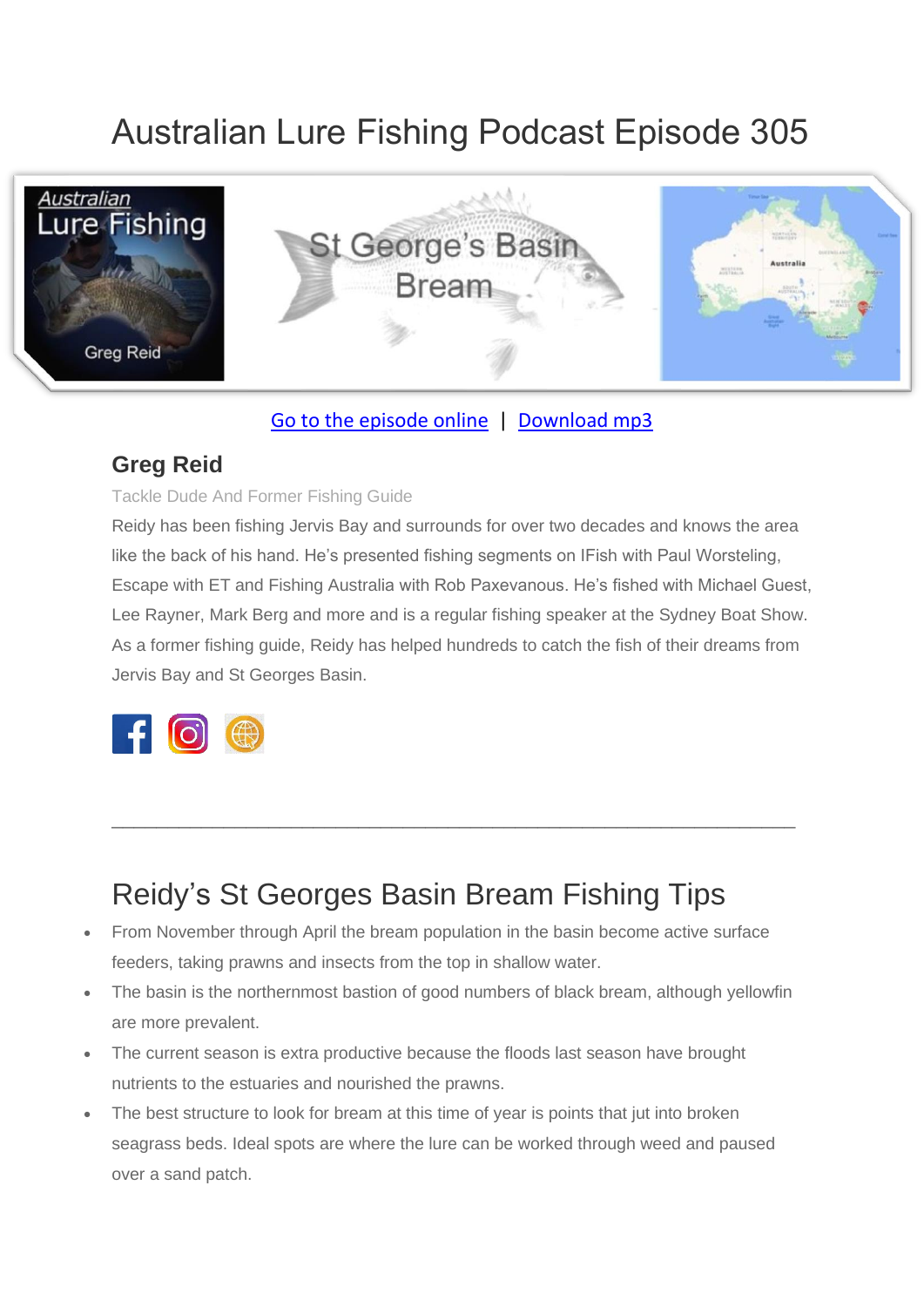- The basin has unusual hydrology with minimal tidal movement, but the fish still respond to lunar cycles. Greg likes days where there is a little breeze and recommends starting later in the day to give the seabreeze time to build up. Periods around the new and full moons fish well, although Reidy finds that the bite is usually slow when the full moon is in the sky during daylight hours.
- Long casts and fine lines are essential to avoid spooking the fish and quality polarised sunglasses are important as it is a huge advantage to be able to watch the behaviour of the fish.
- Often bream will approach a surface lure 4, 5 or 6 times before taking it. If you have a strike but fail to hook up it's important not to strike and drag the lure away from the fish. Be patient, pause and wait a while before subtly twitching the lure again.
- Big tailor often come along and snaffle a lure intended for bream, so keep your most prized and expensive lures aside to fish other places.
- "If there's no wobble there's no gobble!" Reidy suggests casting the lure with the wind behind and flipping the bail before it hits the surface to make the lure skip a couple of times.
- If the fishing is hard, Reidy suggests putting a smear of S-Factor scent on the lure and potentially reducing the leader to 3lb breaking strain, plus extending the leader length.

## Reidy's Suggested Flats Bream Fishing Tackle

• Reidy loves long rods for fishing the flats at St Georges Basin and usually fishes 8', 8'6" or longer rods in the 2-4kg class, with 2500 size reels, 2-3lb braid and 3-4lb FC Rock fluorocarbon leaders. He favours custom rods from Messiah Custom Fishing Rods.

## Reidy's Top Bream Fishing Lures

- The Pro Lure SF62 is a pencil style lure. Cast it with the wind and far as you can, flipping the bail just before the lure hits the surface to skip it a couple of times. Then hold the rod high and work it vigorously for a couple of metres before pausing the lure for up to 20 seconds before moving it. If there is a fish underneath a subtle twitch at this point can be all that's required to get the strike. Greg likes canary and finds the vivid yellows, pinks and sometimes clear lures for basin bream, but the Pro Lure SF62 is being released in a motor oil colour this week, which Reidy reckons will be the good on sunny days. The new colour is intended to look like a surface prawn. Other good surface lures include the Kazami 60 and Sammy 65, which are a little old school these days but still catch fish.
- If the bream are down deeper, the Jackall Chubby is a classic lure that has won numerous tournaments and continues to fish extremely well in most locations. Alternatively, the Pro